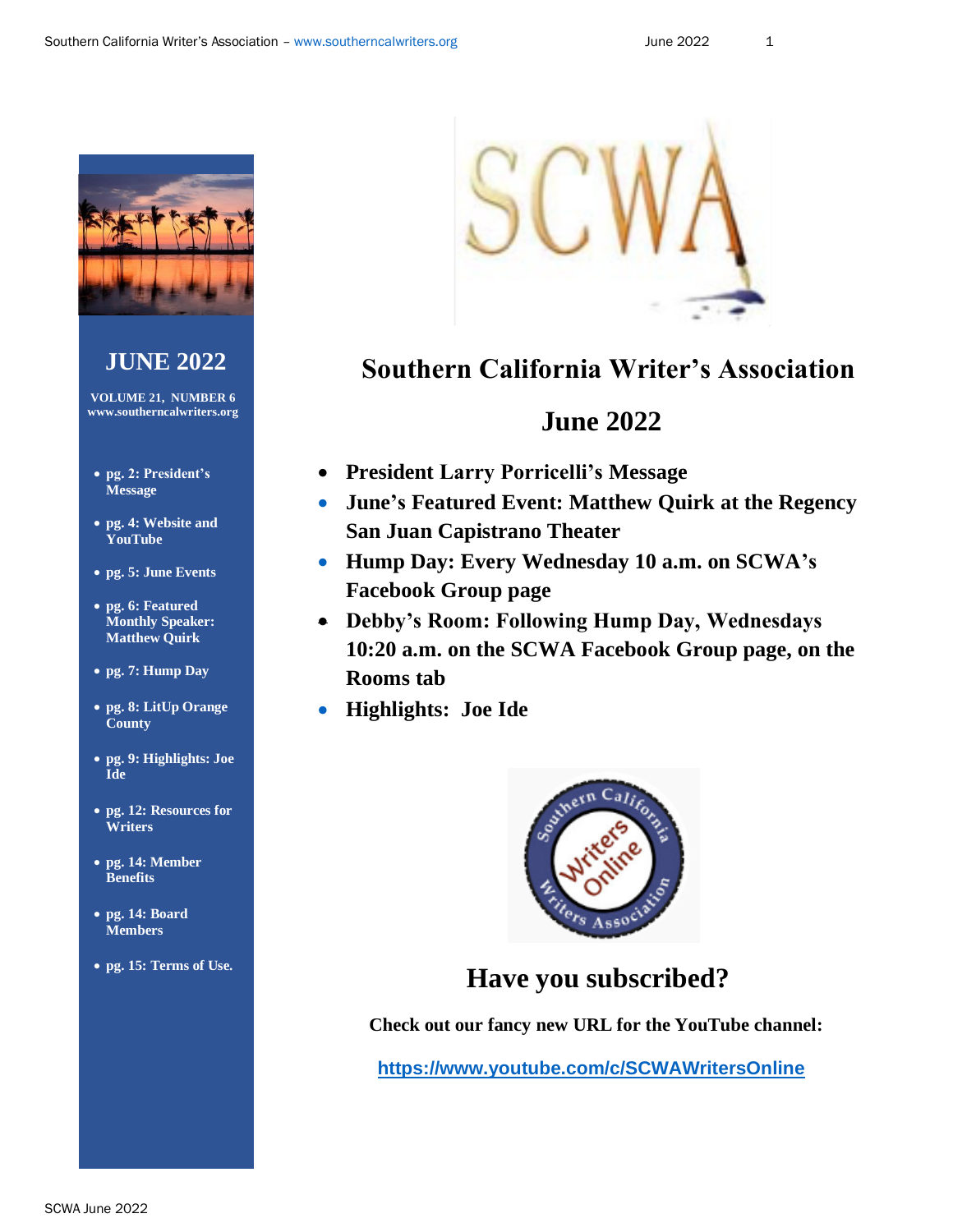# President's Letter for June 2022 from Larry Porricelli

#### "Creativity is a wild mind and a disciplined eye."

"I wonder how many people I've looked at all my life and never seen."

"In the country of the story the writer is king."

"I hate writing, I love having written."

"Your end of the bargain is to play fair, and keep them interested, their end of the bargain is to keep reading."

"Your characters will make their remarks only once; people hear better in stories than in real life."

"If you want to know what God thinks of money, just look at the people he gave it to."

"Unless a reviewer has the courage to give you unqualified praise, I say ignore the bastard."

"Time is the only critic without ambition."

"Adjectives are always good, of course; no short story really ought to be without adjectives, particularly odd ones—such as 'fulsome'—that the reader usually has to go and look up."

"Just as a tune or a scent can evoke for most of us an entire scene, so the basic image of the character must evoke that entire character and his place in the story."

"In utter loneliness, a writer tries to explain the inexplicable."

"The first thing I do in the morning is brush my teeth and sharpen my tongue."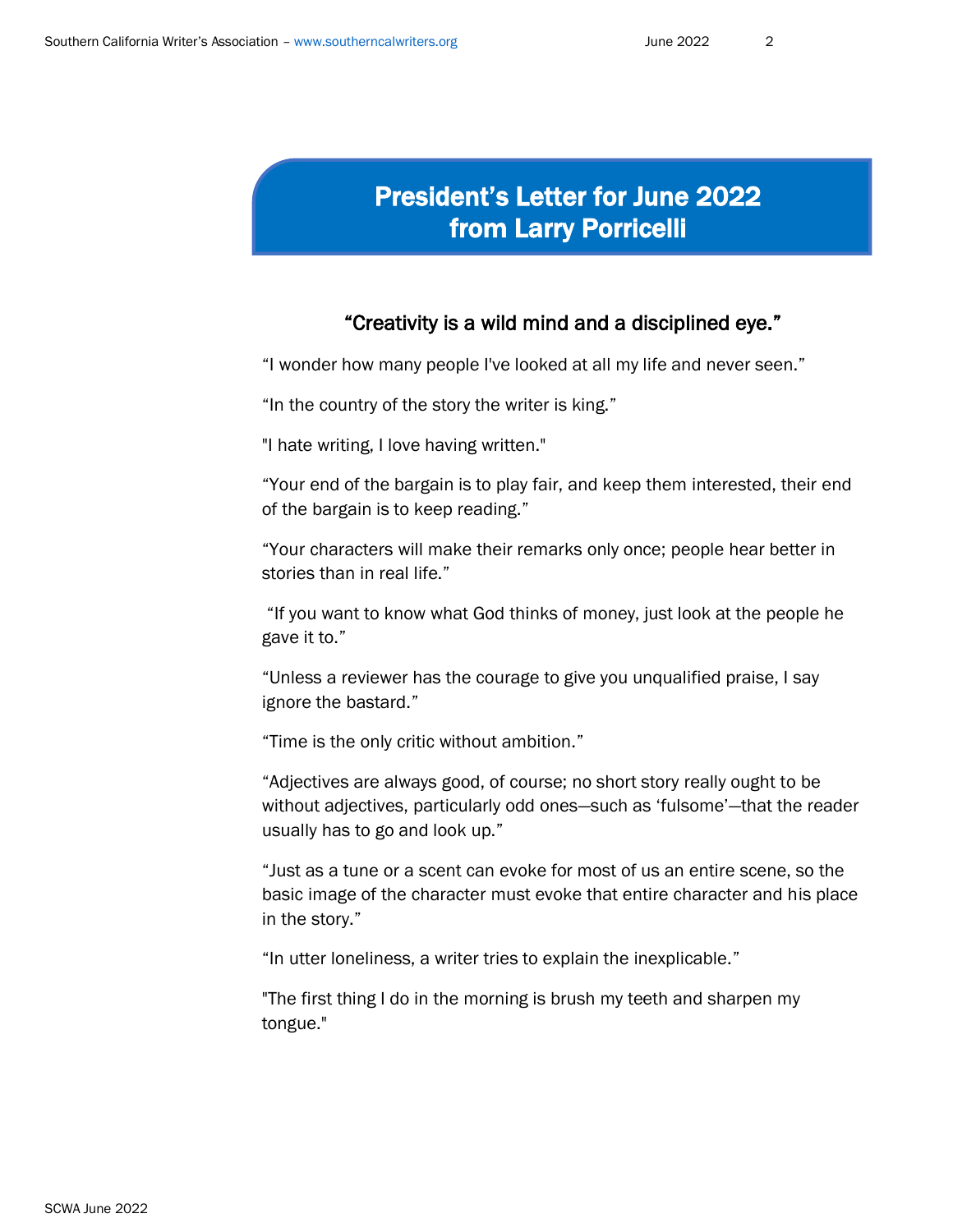"If you have any young friends who aspire to become writers, the second greatest favor you can do for them is to present them with copies of *The Elements of Style*. The first greatest, of course, is to shoot them now, while they're happy."

These quotes are from literary greats on the craft of writing. Each has a distinct purpose.

I enjoyed reading them, but more, feeling them.

I recently received a promo for a writer's tool called the *Fabula Deck.* It is to be used in organizing novels, screenplays, and for stories of every shape and form. I examined the offering and saw it was primarily meant to be used to organize our writing. It is a deck of cards. Each card has a title on it with a professional term for a story part, such as rising point, mentor, or call to action, and are divided into character cards, action, story, and so on.

What made the deck so bold was they recommend we stick them to a wall or whiteboard with some putty, and then use post-its beneath to fill out the definitions for our work.

Now I thought, what a clever tool, but to me, accepting the tool was also an admission of not being able to organize my own story and meant I should become slave to the story machine.

Quandary, fondary, tough questions all the time.

As a writer, I do envy an organized writer, but I enjoy the freedom of not being organized. It gives me the freedom to make mistakes, learn from them, and deepen my creativity.

I believe as a helpful association, SCWA promotes and enhances our writing skills through so many methods, as SCWA is a tool dressed as a group of people.

Action waiting to happen.

Let your action flow, let your skill at writing it grow.

Enjoy every moment you write, destiny awaits.

Larry Porricelli, President, SCWA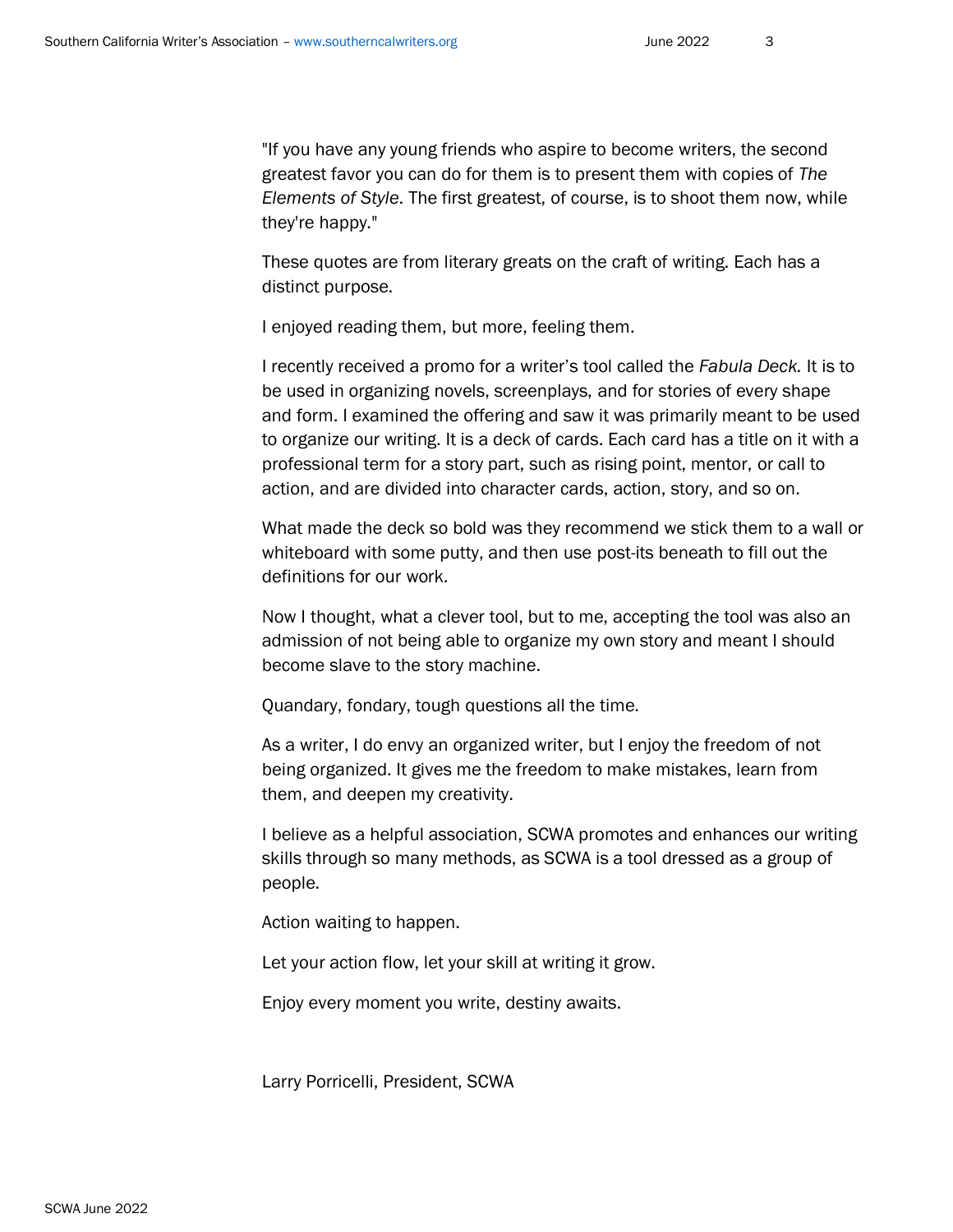## **Visit the Southern California Writer's Association Website Today**

**<https://www.southerncalwriters.org/>**

- **Join SCWA or renew your membership**
- **Sample the books written and published by SCWA members**
- **Get to know our members: Explore member profiles**
- **Dig into our Newsletter Archive for highlights of our speakers and events**



 **Have you binged on SCWA's YouTube videos?**

- **We love sharing our content!**
- **SCWA Writers Online is FREE to all with over 100 Hump Day interviews with bestselling authors led by Maddie Margarita**
- **See SCWA's Workshops and Videos of our Featured Speakers from our monthly meetings**

 **https://www.youtube.com/c/SCWAWritersOnline**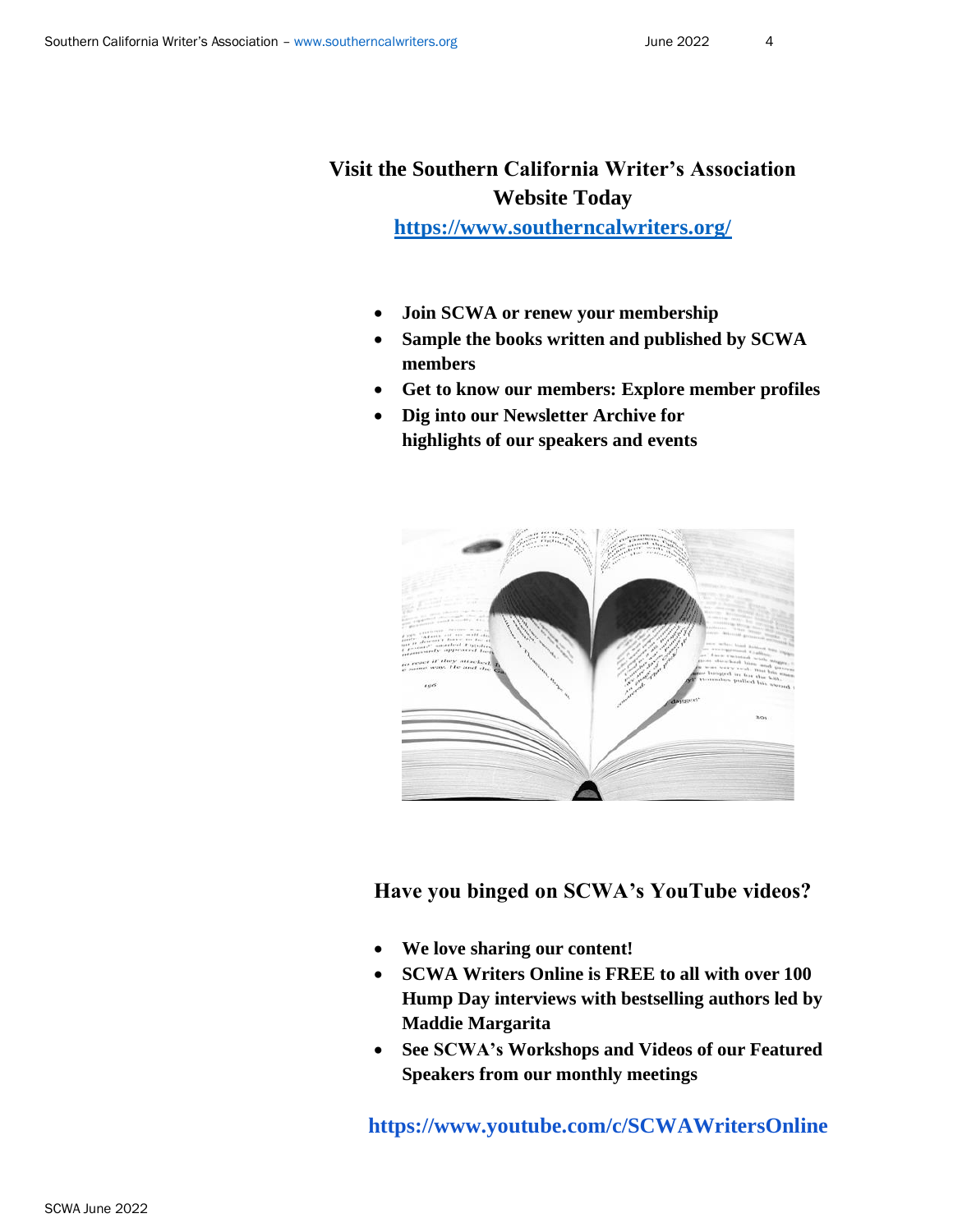

### **SCWA Events This Month: June 2022**

- SCWA Featured Monthly Guest, Matthew Quirk, June 18, 2022 at 10 a.m. PT on Zoom and in person at the Regency San Juan Capistrano Theater. Register at: **<https://www.southerncalwriters.org/>**
- SCWA VIRTUAL HAPPY HOUR: Every Friday at 4:30 p.m. PT. Join us with your funny stories and libations for good news and good cheer. New members showing up weekly. Sign up on our website and we'll email you a link and password. **<https://www.southerncalwriters.org/>**
- SCWA HUMP DAY BOOK TOUR: LIVE every Wednesday in SCWA's Facebook group. Replays on SCWA's YouTube channel. **<https://www.facebook.com/groups/southerncalwriters>**
- Debby's Room: Every Wednesday at 10:20 a.m. PT. Join **Debby Putman** and **Dot Caffrey** for casual conversation about the writing craft and anything that you wish to bring for discussion. Click on the Rooms tab for Debby's Room on the SCWA Facebook page.

Have you missed an SCWA event? We will upload replays as they are edited and ready on SCWA's YouTube channel at:

**<https://www.youtube.com/c/SCWAWritersOnline>**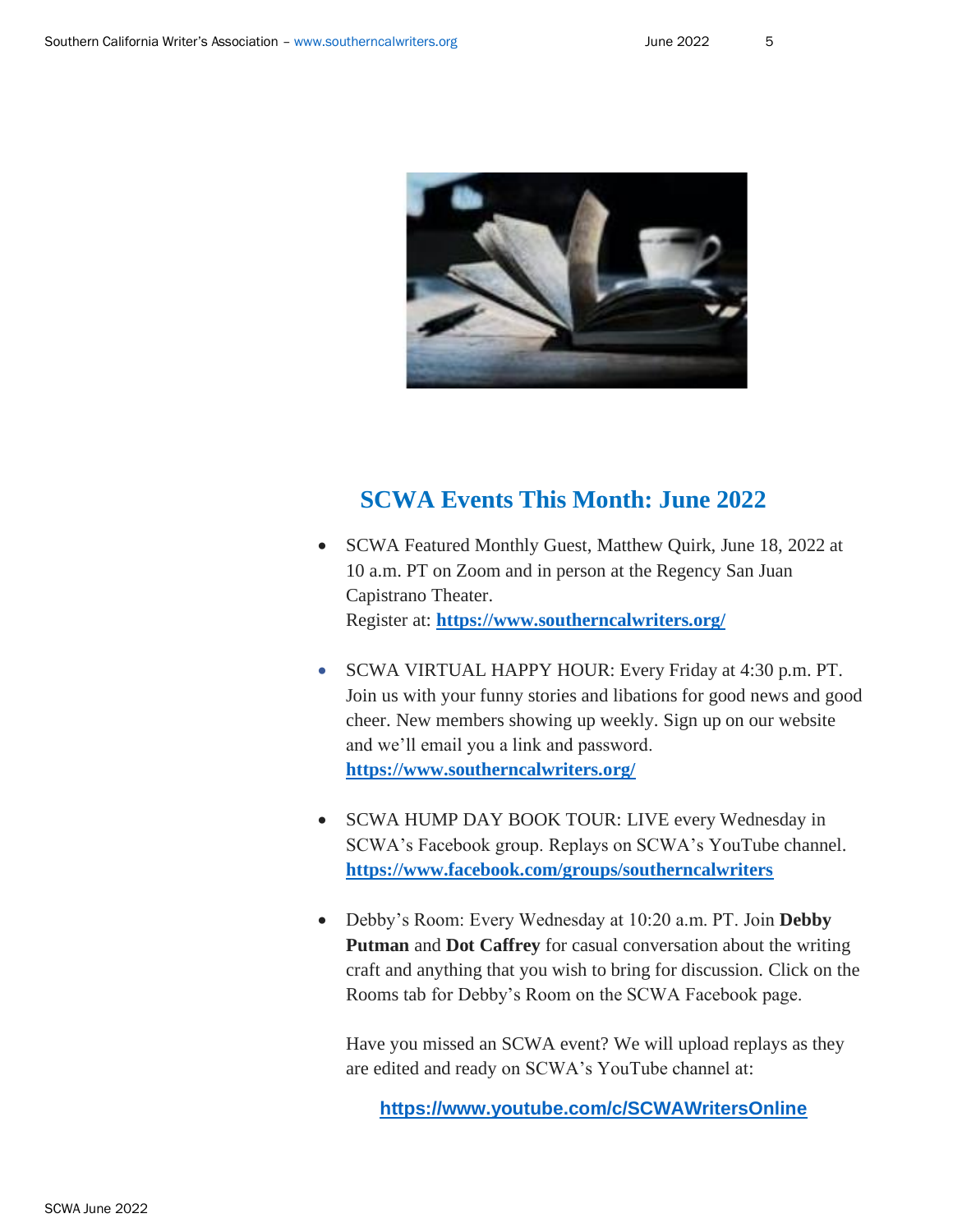## Featured Monthly Speaker: June 18, 2022 Matthew Quirk

# How His Bestselling Thriller, *The Night Agent,* Became A Hotly Anticipated Netflix Series

Ĩ

Who: Matthew Quirk When: Saturday, June 21, 2022 Time: 10:00 am PDT Where: Regency Theater, Adjacent to the San Juan Capistrano Train Station

Cost: VIP tickets \$25.00 Members VIP tickets \$35.00 Nonmembers Zoom Tickets: \$15.00

Seating is limited. No walk-ins.

Pre-Register by 9:00am Friday June 20 at https:// [www.southerncalwriters.org](https://www.southerncalwriters.org/)

#### VIP Packages include:

- Luxury theatre seating
- Coffee and light continental breakfast 9:30 a.m.- 10:00 a.m.
- Presentation by Joe Ide 10:00-11:00 a.m.
- Light lunch and networking 11:15 a.m.

For information about SCWA and membership please go to [https://www.southerncalwriters.org/](https://l.facebook.com/l.php?u=https%3A%2F%2Fwww.southerncalwriters.org%2F%3Ffbclid%3DIwAR3DljGouv5d6lTHFlV8xljasyVYmGsvoTQ3i8MxJ8RSYMJYT4v0qvJp0_o&h=AT0suIQHjdAt3WrX6QD8QsIdoLTMFMGJZtKtFPJZRw2SWsn8hi_BJzZ5uYgNbwq4-FNC5wBKHATlFUWEc1ya63ifXYUf9XOaoLsxzB3WJvv4FvLrSQ2QAZQpqp24WaA2wQ&__tn__=q&c%5b0%5d=AT0Z08W7vwhzu5VAvsvainBr3Vrn4iq9jmvIKinGWqQitnSmAzkUjeKbqQcIOlHmcRVMgJldwRzBHMExUX-UmPR5GeANEioRJMdrk1Dn_xdQD4B33qkcDctIH33Bl9N5wng) 

*The Night Agent* is a sophisticated, character-based, action-thriller centering on Peter Sutherland (Basso), a low-level FBI agent who works in the basement of the White House, manning a phone that never rings—until the night that it does, propelling him into a fast moving and dangerous conspiracy that ultimately leads all the way to the Oval Office.

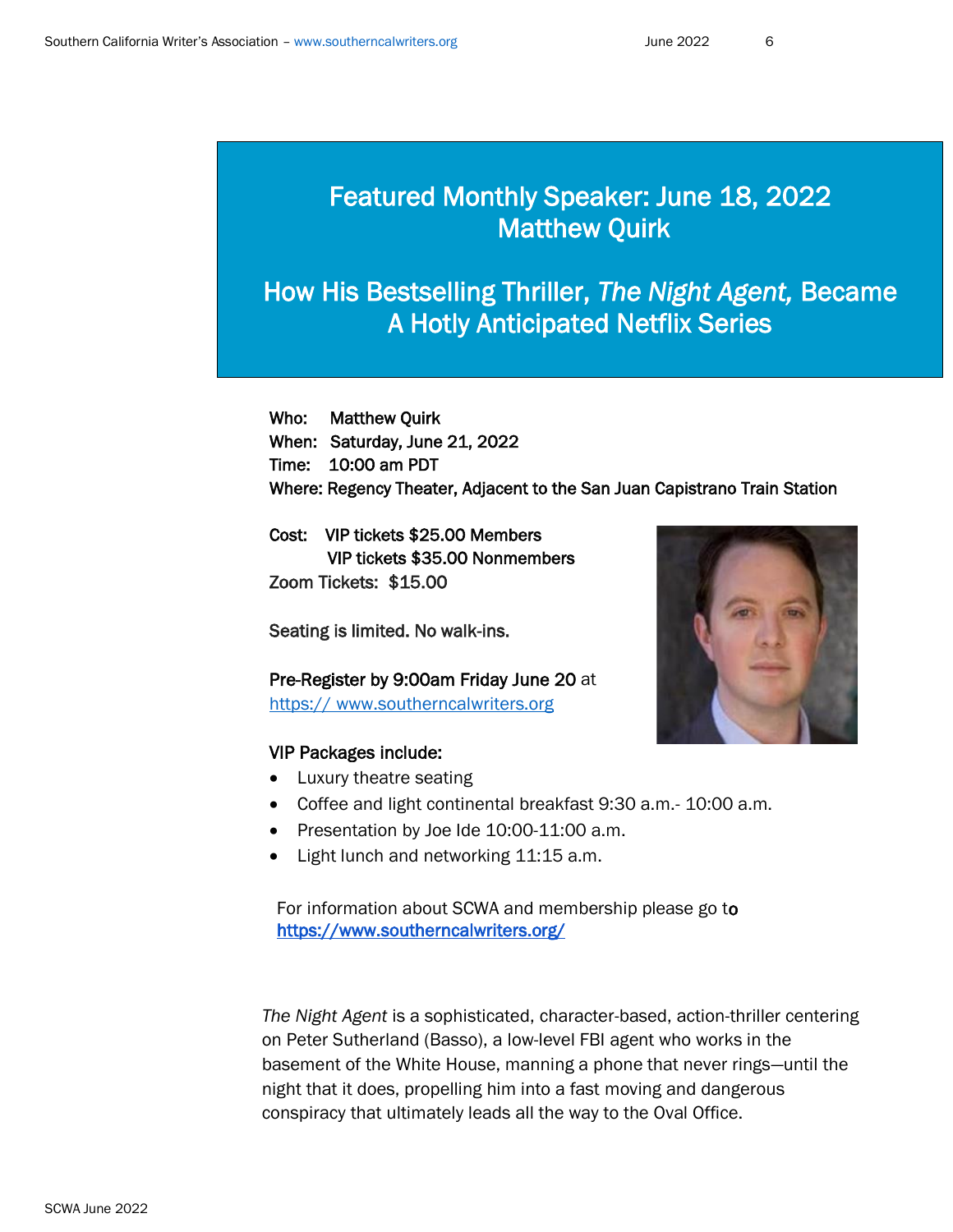Matthew Quirk is the *New York Times* bestselling author of *The 500, The Directive, Dead Man Switch, Cold Barrel Zero*, and *The Night Agent*. He spent five years at *The Atlantic* magazine reporting on crime, private military contractors, terrorism prosecutions, and international gangs before turning to fiction. An Edgar award finalist and winner of the ITW Thriller Award for Best First Novel, Quirk lives in San Diego.





**Hump Day streams LIVE on SCWA's Facebook page.**  Look for our SCWA group on Facebook. Click on the Events tab to join us! **<https://www.facebook.com/groups/southerncalwriters/events>**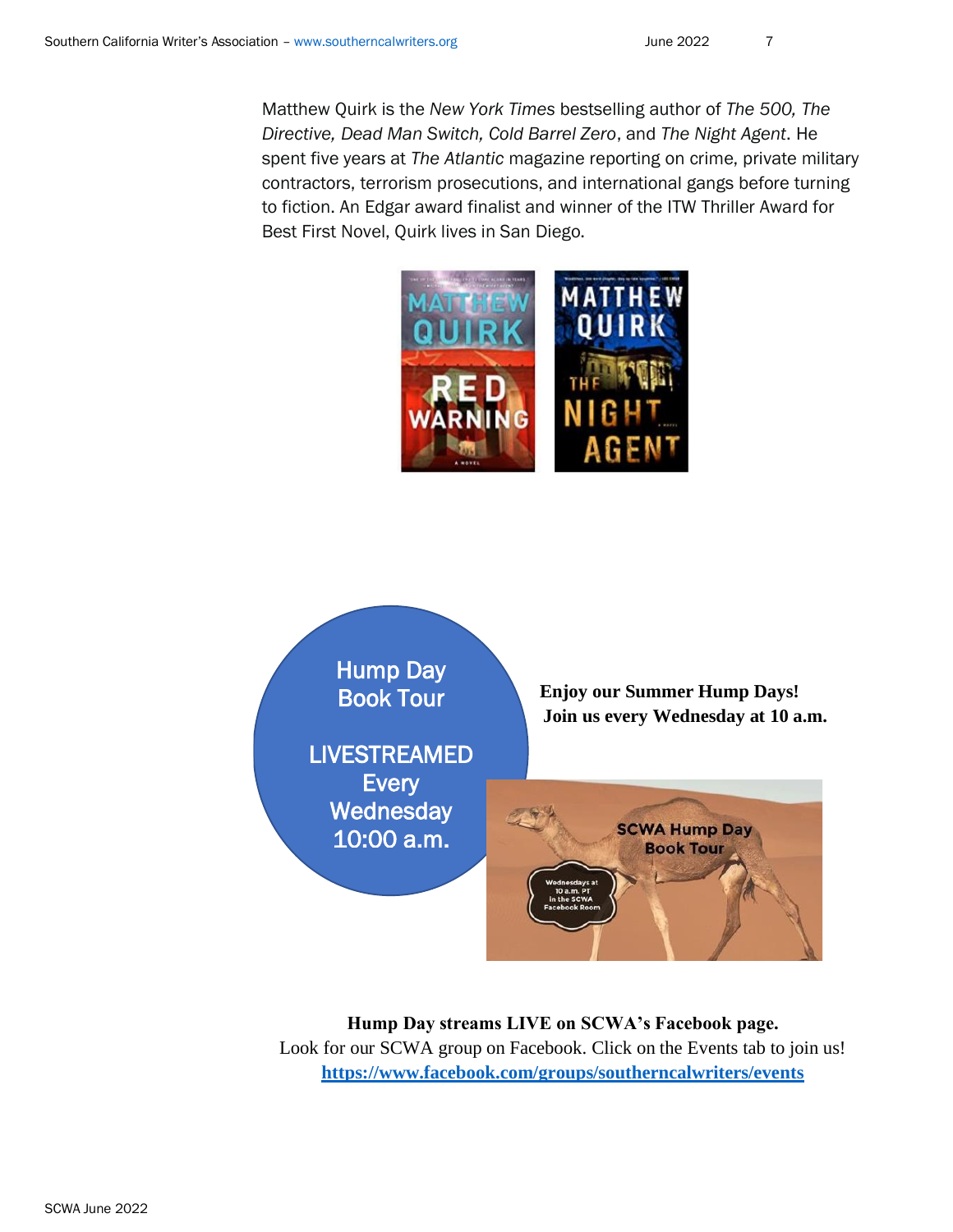

#### **LIT UP!**

## **A Conversation with Orange County Readers and Writers; a monthly salon with authors reading and discussing their book hosted by Maddie Tighe Margarita**

New authors—new works—new worlds. Find your next favorite author or become a new fan. LIT UP Orange County is currently accepting submissions from authors interested in sharing their work with Orange County readers and writers. Submissions should be fiction or memoir, 6-8 double-spaced pages, and engage our audience. Interested writers please contact @MadelineTigheMargarita for more details!

Watch for announcements of upcoming LitUp events here and on Maddie's LitUp Facebook page.

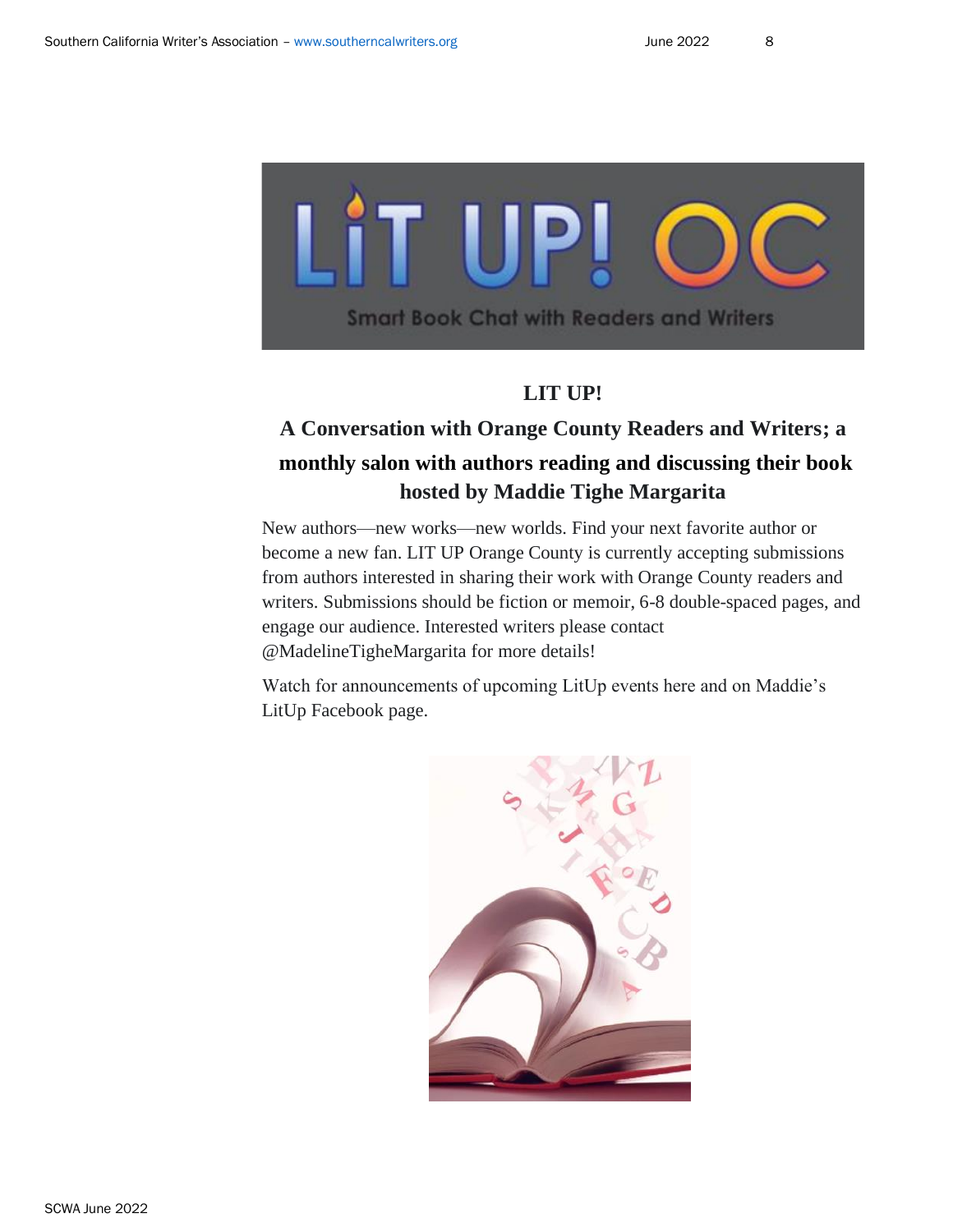## HIGHLIGHTS: May 2022 Joe Ide How a Great Crime Writer Brought Philip Marlow Back to Life



# How a Great Crime Writer Brought Philip Marlowe Back to Life

At the end of Joe Ide's last SCWA appearance in November 2020, VP of Programming Maddie Margarita asked Ide

what was happening next in his career. Answer: The estate of Raymond Chandler, the famous detective fiction writer, had asked him to write a contemporary novel using Chandler's famous private detective Philip Marlowe. Wow!

Already into the project, Ide finished *The Good Bye Coast* in three years. The first edition by Hachette Book Group shows the copyright as February, 2022 by Joe Ide and Raymond Chandler Ltd. The estate exerted no control over his writing. Way to go, Joe!

Before this new adventure, Ide had published six books in his IQ series, starting in 2016. Amazon.com describes Isaiah Quintabe, a loner and a high school dropout, as "a resident of one of LA's toughest neighborhoods" who "uses his blistering intellect to solve the crimes the LAPD ignores." The titles are *IQ*, *Righteous, Wrecked, Hi Five,* and *Smoke.*  The 6<sup>th</sup> is not yet titled. These IQ novels are currently in development as an original TV series. They have won the Anthony, Shamus and Macavity awards and have been nominated for the Edgar, Barry, CWA, New Blood Dagger, and Strand awards. *The New York Times* called Joe Ide "the hottest of recently emerged crime writers."

Growing up in tough, south-central Los Angeles and living with his Japanese grandparents who "loathed me," evidently prepared him for his topics. "Get out of here, you little asshole." He also loved reading Conan Doyle and Sherlock Holmes. But, for one thing, Joe's pet rabbits chewed up his grandparents' garden and also damaged some 600-700-year-old Samurai swords they treasured.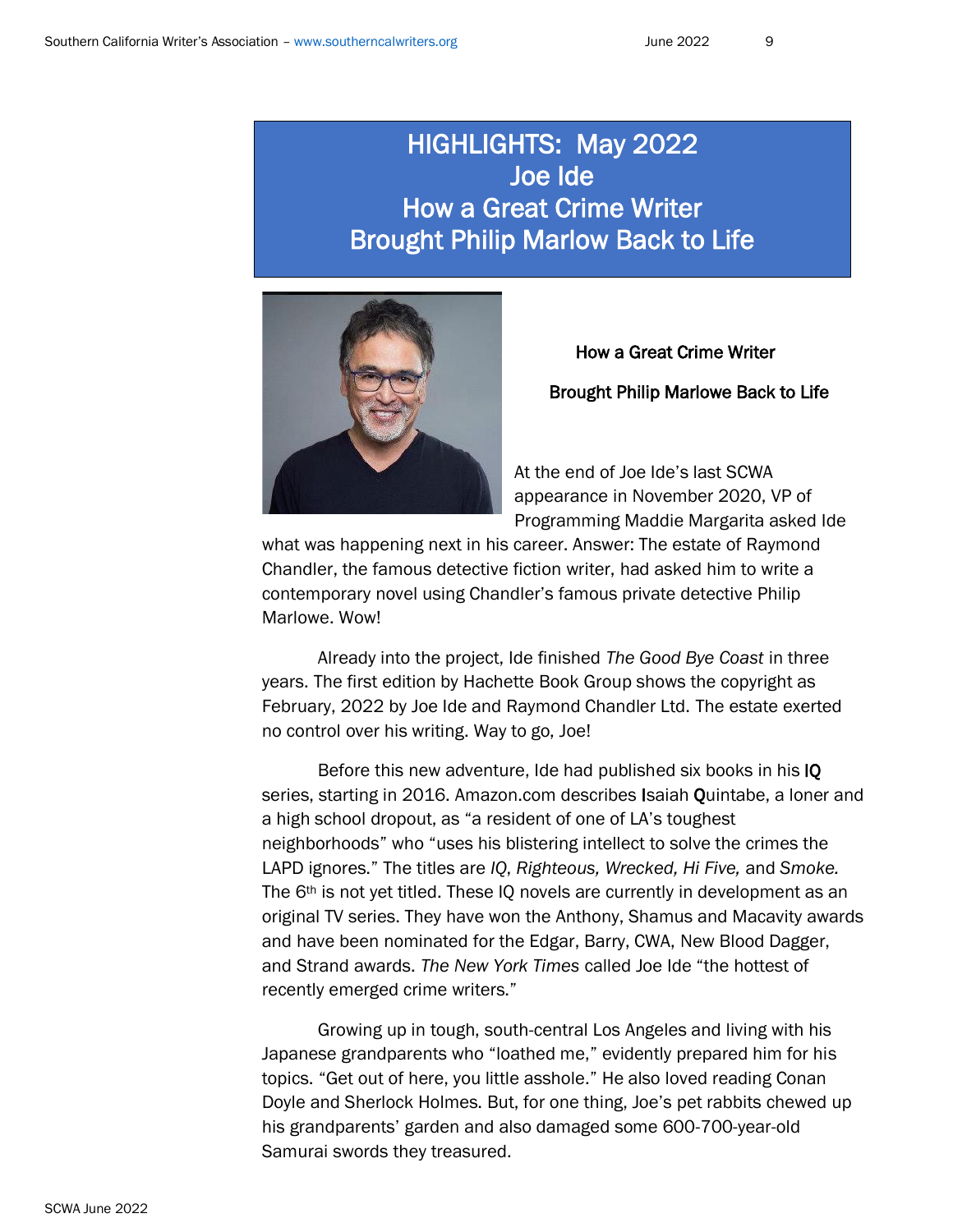When he was 12 and alone one time, Joe pulled a sword out and swung it around. It cut a lamp in pieces. "Purple with rage" when he saw the scene, his grandfather picked Joe up and threw him through the screen door. Joe's head stuck out on the other side "like a hunting trophy."

Ide also absorbed the family's worries about survival. "Can we pay the utilities?" "Can't worry about the future. No direction." Ide quipped, "Money won't bring you happiness. But it won't bring unhappiness." Our SCWA audience had a big laugh.

Somehow Ide did go to college and grad school, graduating with a degree in education. He got a job teaching fourth and sixth grades. But in three days, he realized he didn't like kids "because they were always asking questions." Along his bumpy ride, he also became a business consultant for an NGO for a year. Meanwhile, he complained constantly because he'd decided he wanted to write. The lady he lived with at the time told him, "Either write or shut up!"

He began writing screenplays but nothing was getting made. Ide said he wrote a good script about the actor and comedian Bernie Mac, who then died. Ide was depressed and quit screenwriting. Yet, the mortgage had to be paid. Took a second on his house. It took him three years to write *IQ*—and after its success he could write full time.

Joe Ide's philosophy is that "Success is built on failure. But failure is built on failure. Do it right the FIRST time. No second chances. Move on." In other words, do the very best you know how to do and are capable of at this time in your career. Don't use the excuse that you could have done better if you'd had more time. "Don't give yourself a deadline. Most writers fall short of *good* because they hurry. It takes as long as it takes." He reminded the audience that the first *IQ* book took him three years, writing full time. "If you're gonna fail, fail with the (finished) product—because that's the best you can do." "But if you're not happy with it, then go back" and write it the best you know how to before submission. He also realized he "could only write the way I write."

Ide wanted the readers of Philip Marlowe to know Marlowe is unique. So, he reveals what's important to this protagonist. Ide shows his reactions to people and happenings that indicate Marlowe's character. The opening is critical, and Ide rewrites them numerous times. Where do the characters originate? Ide uses information he saw in his neighborhood when growing up, like an area where hookers and a pimp used to socialize. He said they could show you their bullet holes.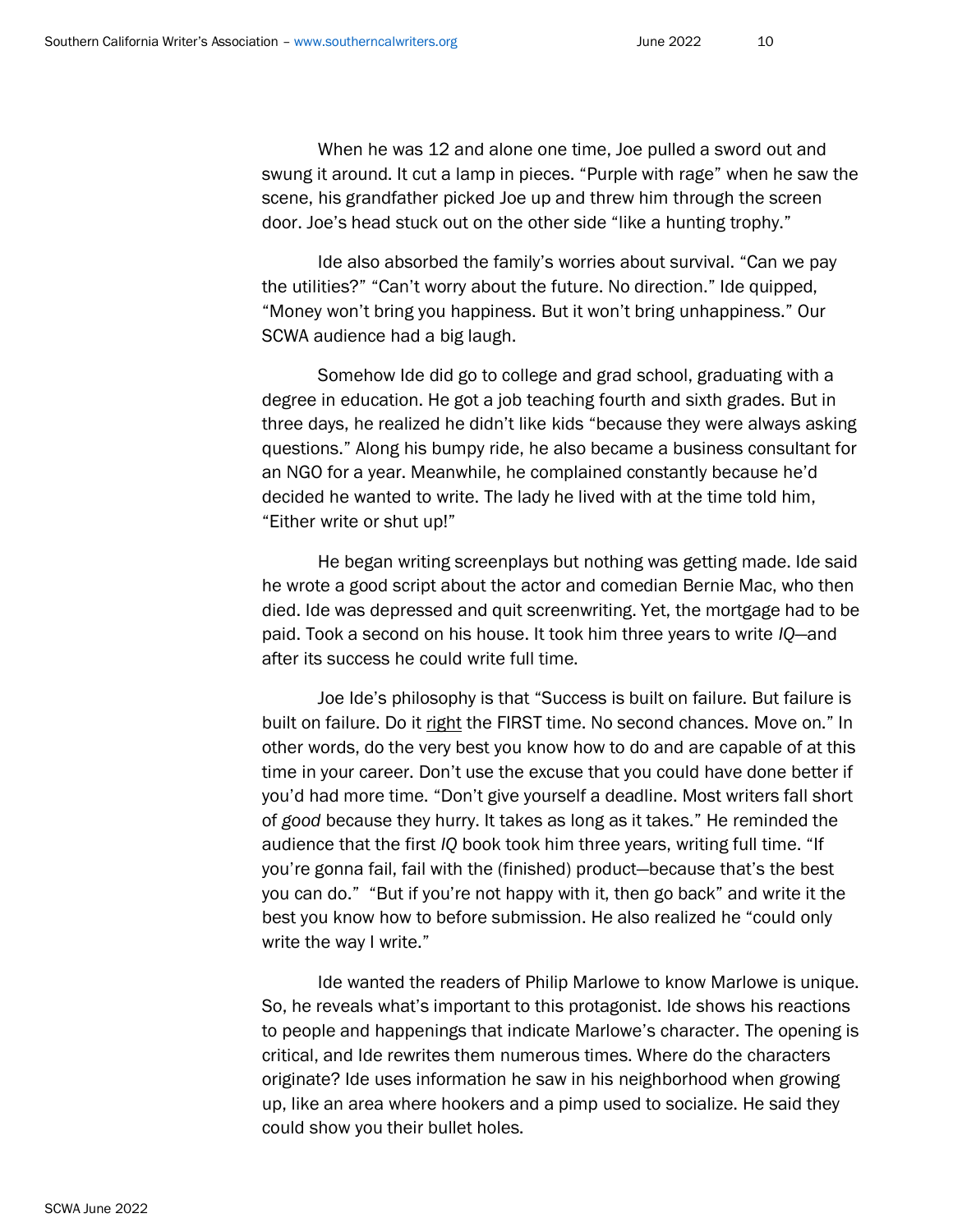Use the technique of showing how others react to the main character. Keep your language fresh. "Every time you come across an adjective, use a thesaurus." He said he uses it about 500 times for a novel. He doesn't have a target audience for a new book. He just writes until he's happy.

Ide does not use an outline although he has a vague idea of the story. He writes in small bits and increments, maybe 20 pages at a time. At that point he can see ahead where he needs to escalate the plot. He usually writes from 9 a.m. to 1 p.m. and then at 4 p.m. for another two hours. "You cannot put the book down for too long. Once you let go of all the strings in a novel, it's too hard to get them back." He doesn't use a daily word limit; he writes until he's tired.

When asked how he remembers what his characters know, if there is any special technique, Ide replied that he remembers or uses post notes. When asked how he stays abreast of the details of pop culture today, he replied that he just looks it up. But he stresses that you must know exactly what you're asking to enable the research.

At the end, Maddie Margarita asked him if he had a fear of success because of the pressure to continually succeed. Our speaker's answer: "No, this is my job, and I know how to do it."



Glenda Brown Rynn, Reporter grynn@cox.net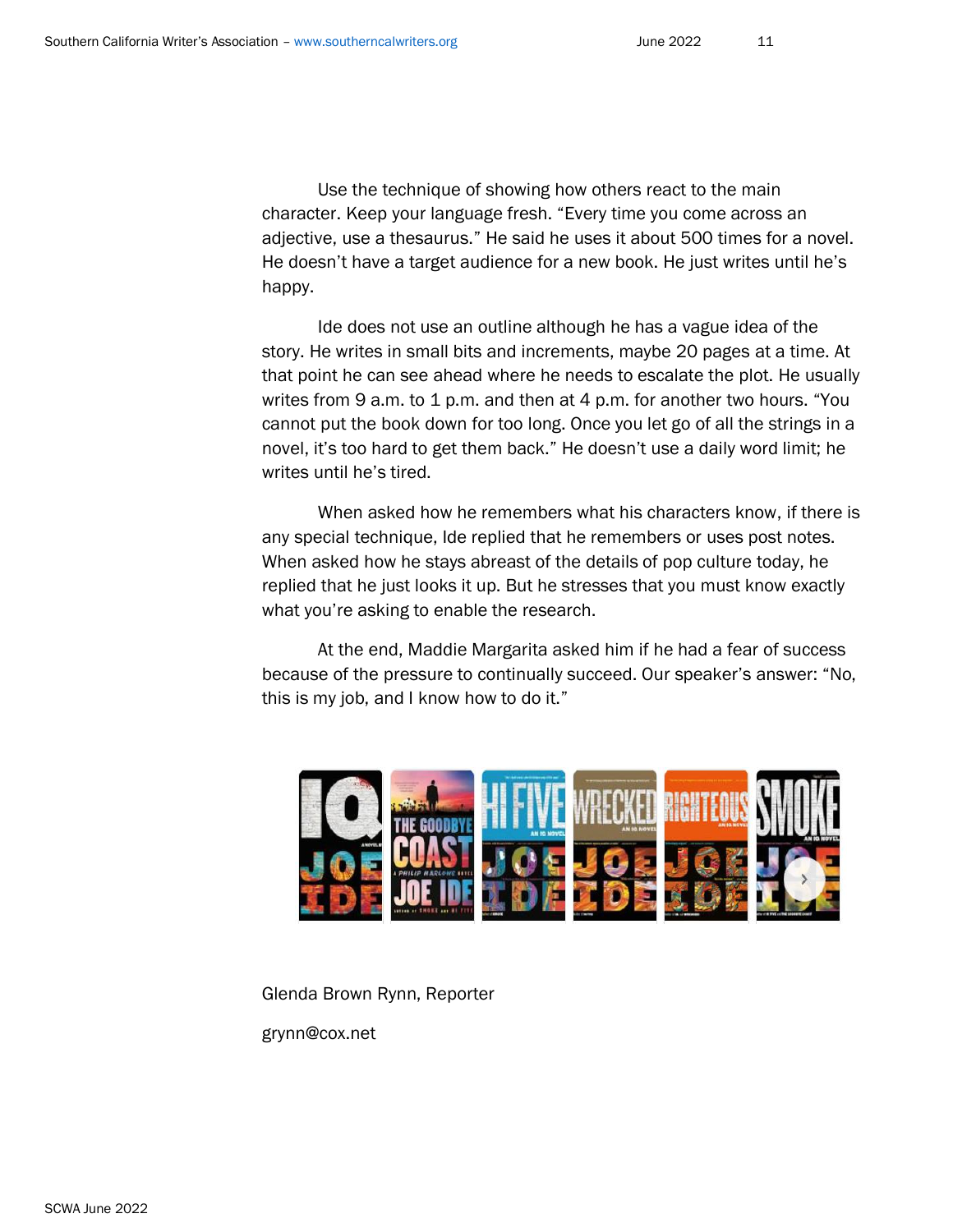## RESOURCES FOR WRITERS

 $\overline{a}$ 

 **How to Leave a Review for Your Friends' Books**

- **Log in to your Amazon account**
- **Go to the product page, then select the book**
- **Scroll down to the Customer Reviews section and click on "Write a Customer Review"**
- **Rate the book (of course you'll love it!)**
- **Write your review and "submit"**
- **You'll see: "Thanks for your review"**

How do you find your way through the ocean of resources available online for writers like us? Check out this sampling of what we have found to be of interest. Links are included so you will be able to investigate further.

Are you afraid of scams and rip-offs when you consider publishing your book? Writers need never go it alone with a watchdog like Writer Beware to have your back.

Writer Beware's mission is to track, expose, and raise awareness of scams white the current of the same and around the publishing industry and other questionable activities in and around the publishing industry.



After many years on the Blogger platform, we have finally transitioned to WordPress, which offers much greater flexibility in terms of design, control, and ease of use.

We also have a new, easy to remember web address: www[.writerbeware.blog.](https://www.writerbeware.blog/)

\*\*\*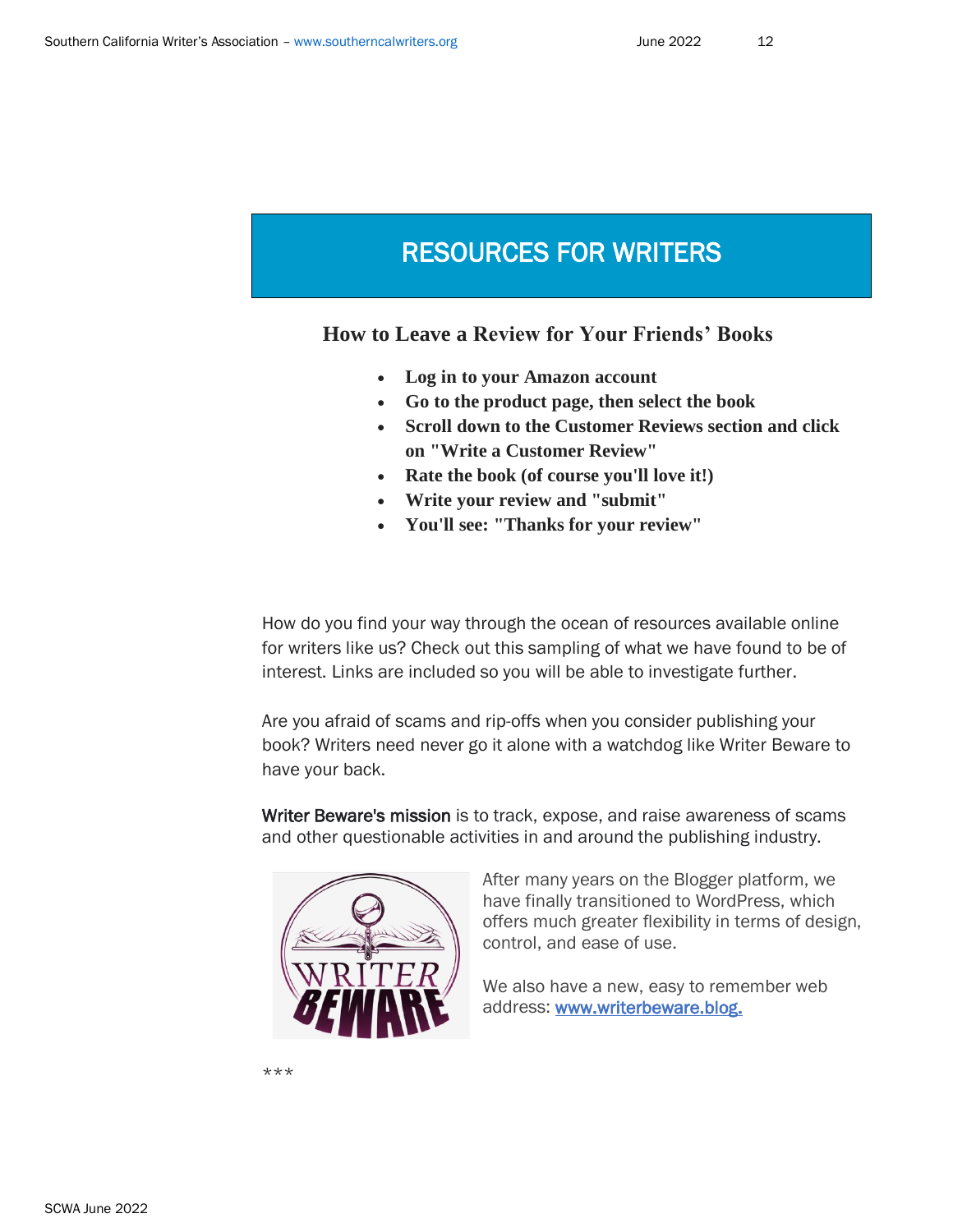#### *5 Freakishly Helpful Amazon Tricks Every Author Should Use (2022) From Shayla Raquel:*

**<https://www.shaylaraquel.com/blog/amazontricks?fbclid>**

**\*\*\***



LitNuts was created to share the "Best of the Indies" with booklovers.

- Subscribers get a free newsletter featuring only indie books.
- Authors and publishers get an affordable way to share their work with engaged readers.

<https://litnuts.com/>LitNuts promotes *only* books from independent presses and authors. Details on its website:

<https://litnuts.com/pages/authors-and-publishers>

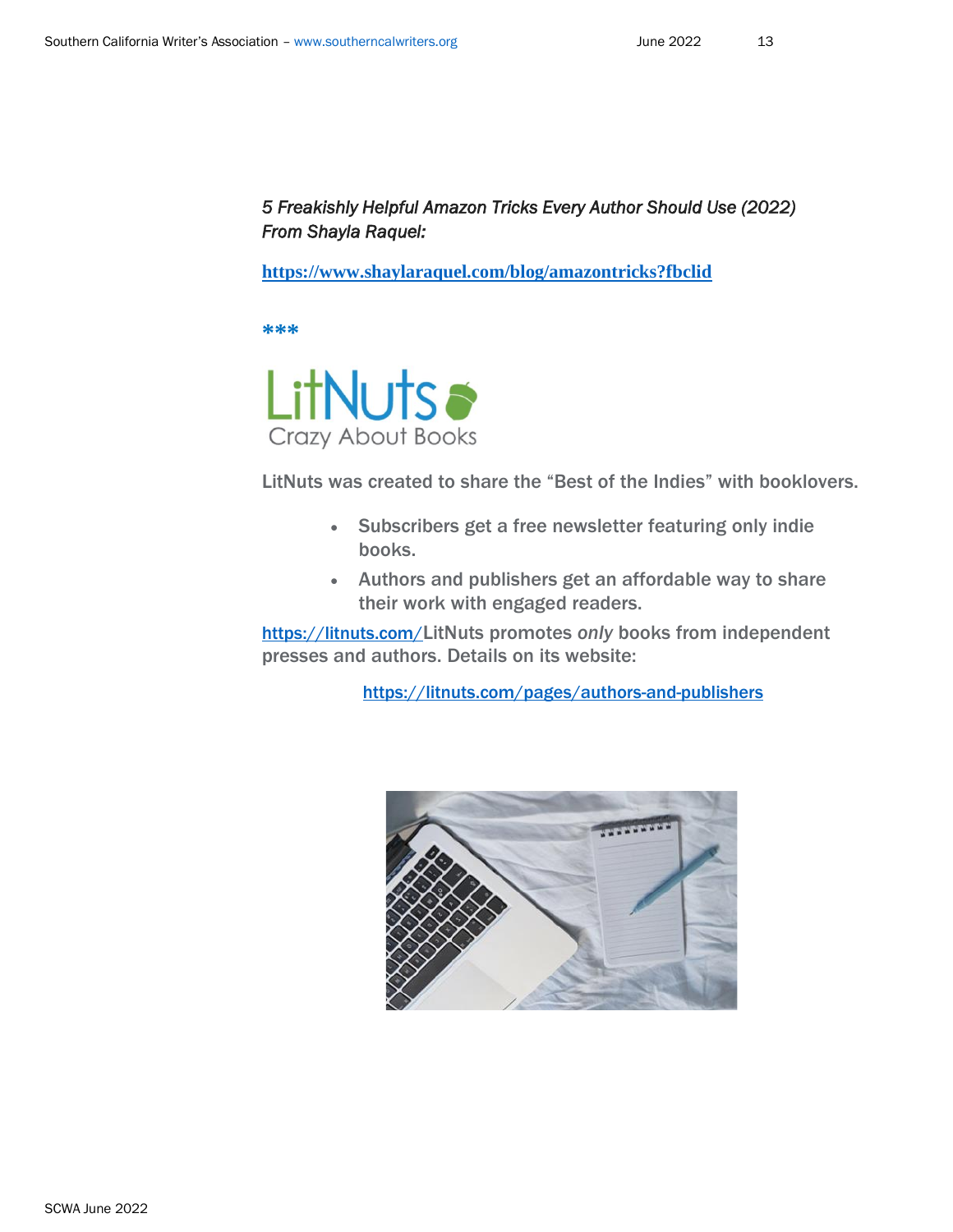# Benefits of SCWA Membership

## **WELCOME, WELCOME, WELCOME!**

- ❖ **Active members receive up to 60% off admission to SCWA meetings.**
- ❖ **Members are eligible for a free 30-minute consultation from book shepherd Sharon Goldinger on any publishing contract.**
- ❖ **Discounts are available for active SCWA members for registration for the La Jolla Writer's Conference and for early registration for the Southern California Writers' Conference.**
- ❖ **Access to professional network of publishing, business consultants and editors.**
- ❖ **Participation in SCWA marketing platforms on southerncalwriters.org and SCWA social media platforms.**
- ❖ **SCWA Member's Only group on Facebook where we rewind and replay recent featured guests and their presentations.**

# SCWA Board of Directors

| Vice President of Finances  Don Westenhaver |  |
|---------------------------------------------|--|
|                                             |  |
|                                             |  |
|                                             |  |
|                                             |  |
|                                             |  |
|                                             |  |

 **Mailing Address for inquiries by mail: PO Box 47, Huntington Beach, CA 92648 Southern California Writer's Association [www.southerncalwriters.org](http://www.southerncalwriters.org/)**